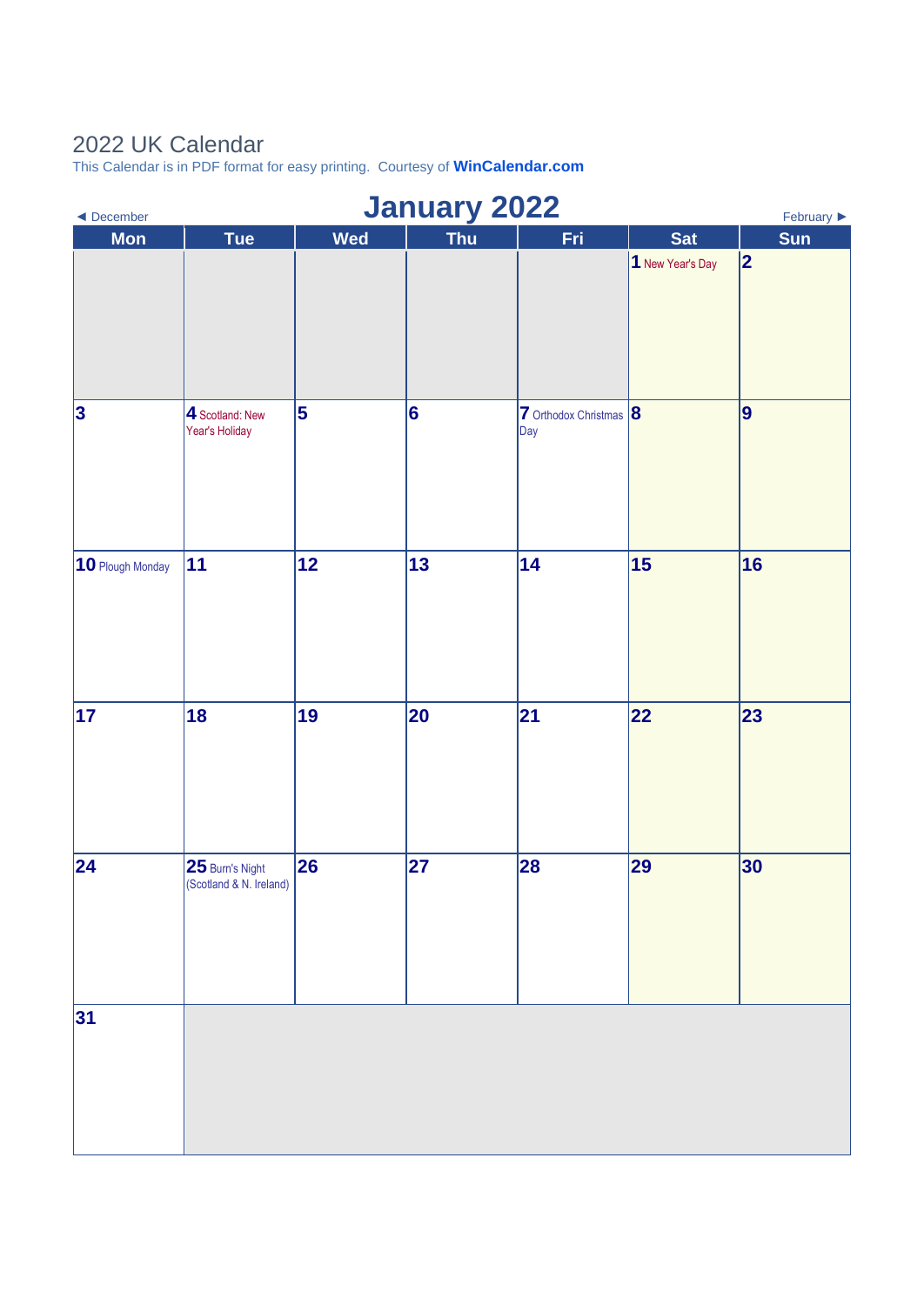| February 2022<br>$\blacktriangleleft$ January<br>March $\blacktriangleright$ |            |     |                 |     |            |                    |  |  |
|------------------------------------------------------------------------------|------------|-----|-----------------|-----|------------|--------------------|--|--|
| <b>Mon</b>                                                                   | <b>Tue</b> | Wed | Thu             | Fri | <b>Sat</b> | Sun                |  |  |
|                                                                              | 1          | 2   | $\vert 3 \vert$ | 4   | $\vert$ 5  | $\vert 6 \vert$    |  |  |
| 7                                                                            | 8          | 9   | 10              | 11  | 12         | 13 World Radio Day |  |  |
| 14 Valentine's Day                                                           | 15         | 16  | 17              | 18  | 19         | 20                 |  |  |
| 21                                                                           | 22         | 23  | $ 24\rangle$    | 25  | 26         | 27                 |  |  |
| 28                                                                           |            |     |                 |     |            |                    |  |  |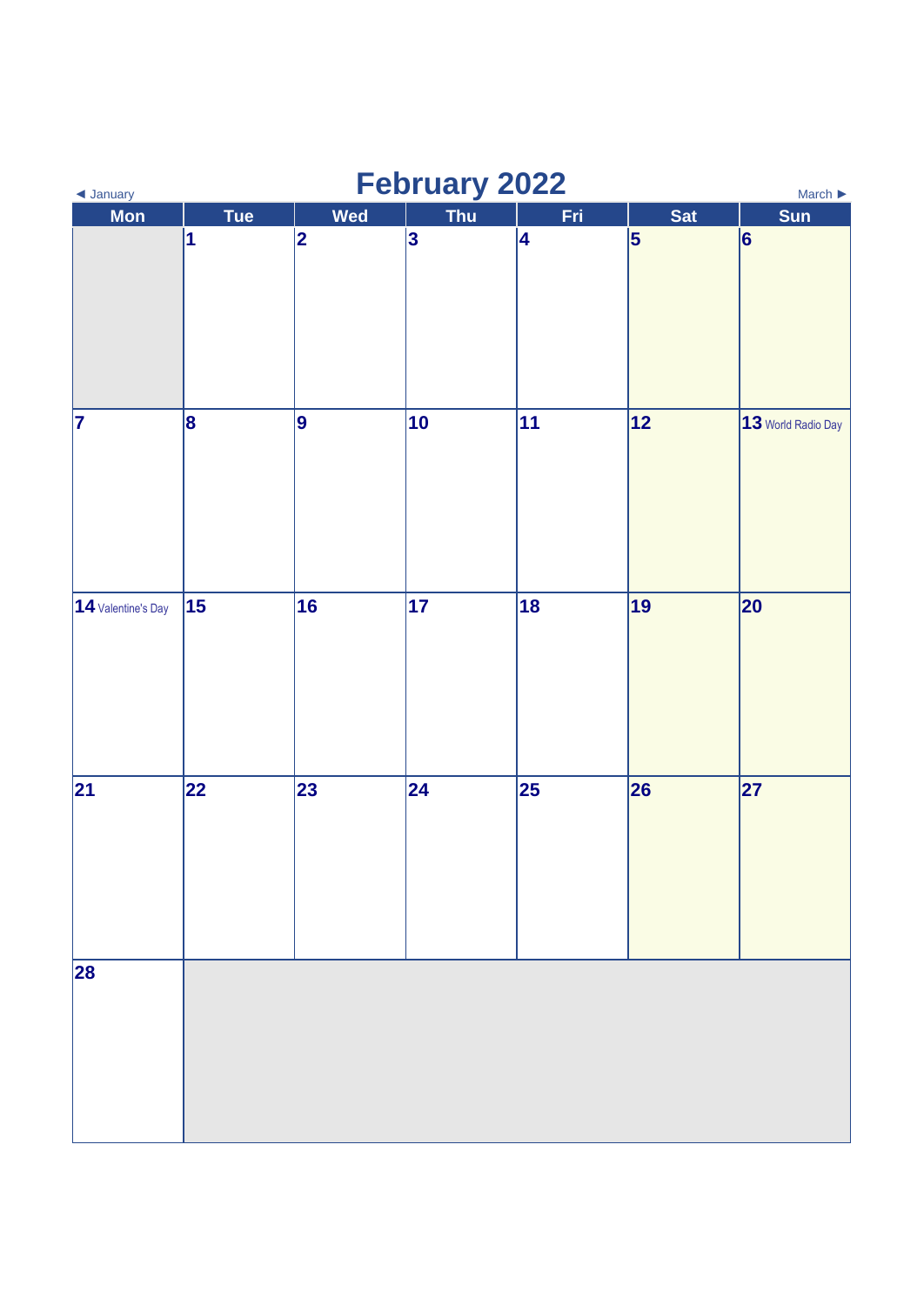| <b>March 2022</b><br>April ▶<br>◀ February |                                       |            |                                                       |                                 |            |                     |  |  |
|--------------------------------------------|---------------------------------------|------------|-------------------------------------------------------|---------------------------------|------------|---------------------|--|--|
| Mon                                        | <b>Tue</b>                            | <b>Wed</b> | <b>Thu</b>                                            | Fri                             | <b>Sat</b> | Sun                 |  |  |
|                                            | 1 Beginning of Spring 2 Ash Wednesday |            | 3                                                     | 4                               | 5          | 6                   |  |  |
| 7                                          | 8 Int'l. Women's Day                  | 9          | 10                                                    | 11                              | 12         | 13                  |  |  |
| 14 Commonwealth<br>Day                     | 15                                    | 16         | 17 St. Patrick's Day<br>Holiday (Northern<br>Ireland) | 18 Holi Day (Hindu<br>Festival) | 19         | 20 Spring Equinox   |  |  |
| 21                                         | 22                                    | 23         | 24                                                    | 25                              | 26         | 27 Mothering Sunday |  |  |
| 28                                         | 29                                    | 30         | 31                                                    |                                 |            |                     |  |  |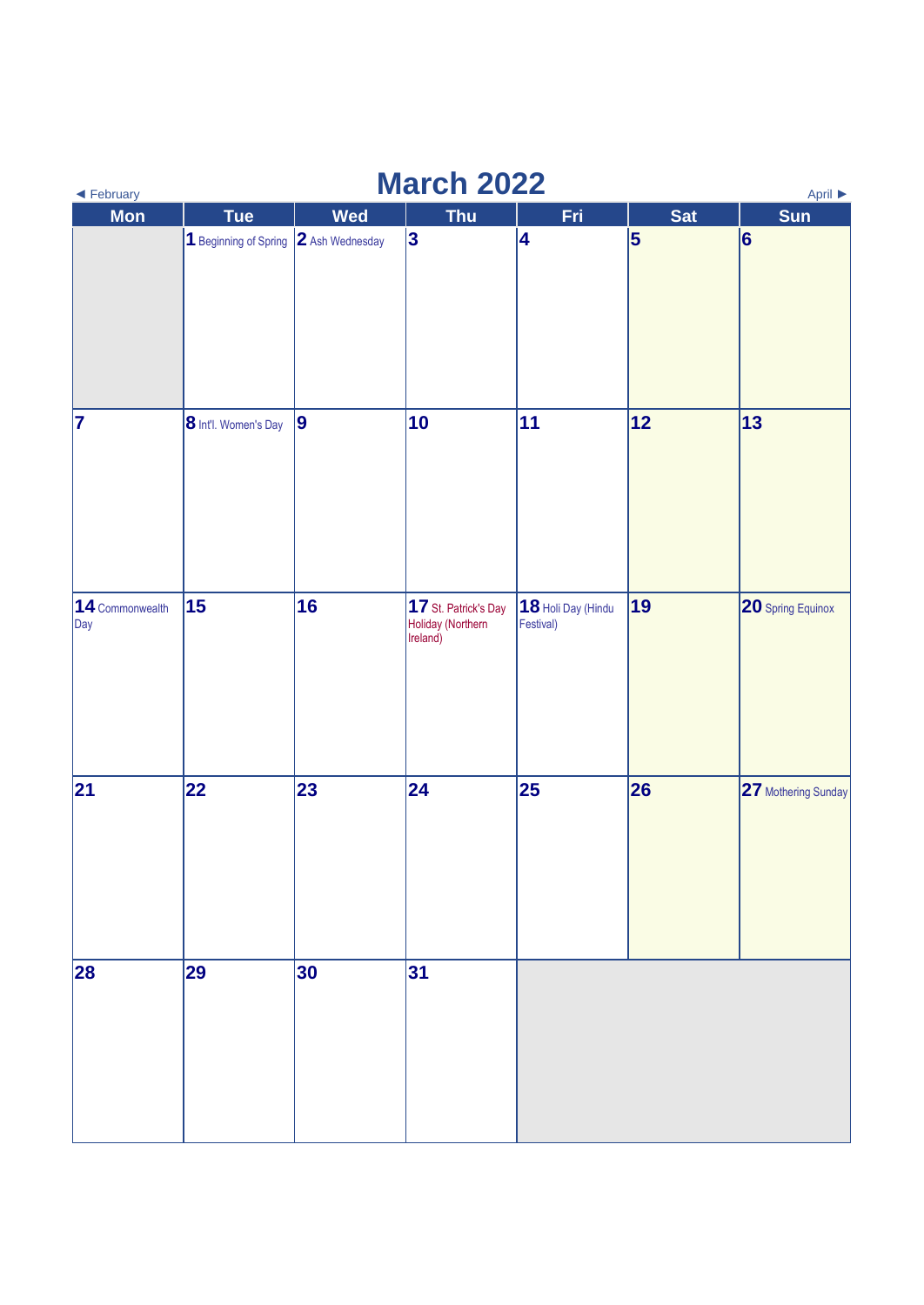| <b>April 2022</b><br>$May \triangleright$<br>$\blacktriangleleft$ March |            |            |                                         |              |              |                  |  |  |
|-------------------------------------------------------------------------|------------|------------|-----------------------------------------|--------------|--------------|------------------|--|--|
| <b>Mon</b>                                                              | <b>Tue</b> | <b>Wed</b> | <b>Thu</b>                              | Fri          | <b>Sat</b>   | <b>Sun</b>       |  |  |
|                                                                         |            |            |                                         | 1            | 2            | $\vert 3 \vert$  |  |  |
| 4                                                                       | 5          | 6          | 17                                      | 8            | 9            | 10               |  |  |
| 11                                                                      | 12         | 13         | $ 14$ Maundy Thursday $ 15$ Good Friday |              | 16           | 17 Easter Sunday |  |  |
| 18 Easter Monday                                                        | 19         | 20         | 21                                      | 22 Earth Day | 23 St George | 24               |  |  |
| 25                                                                      | 26         | 27         | 28                                      | 29           | 30           |                  |  |  |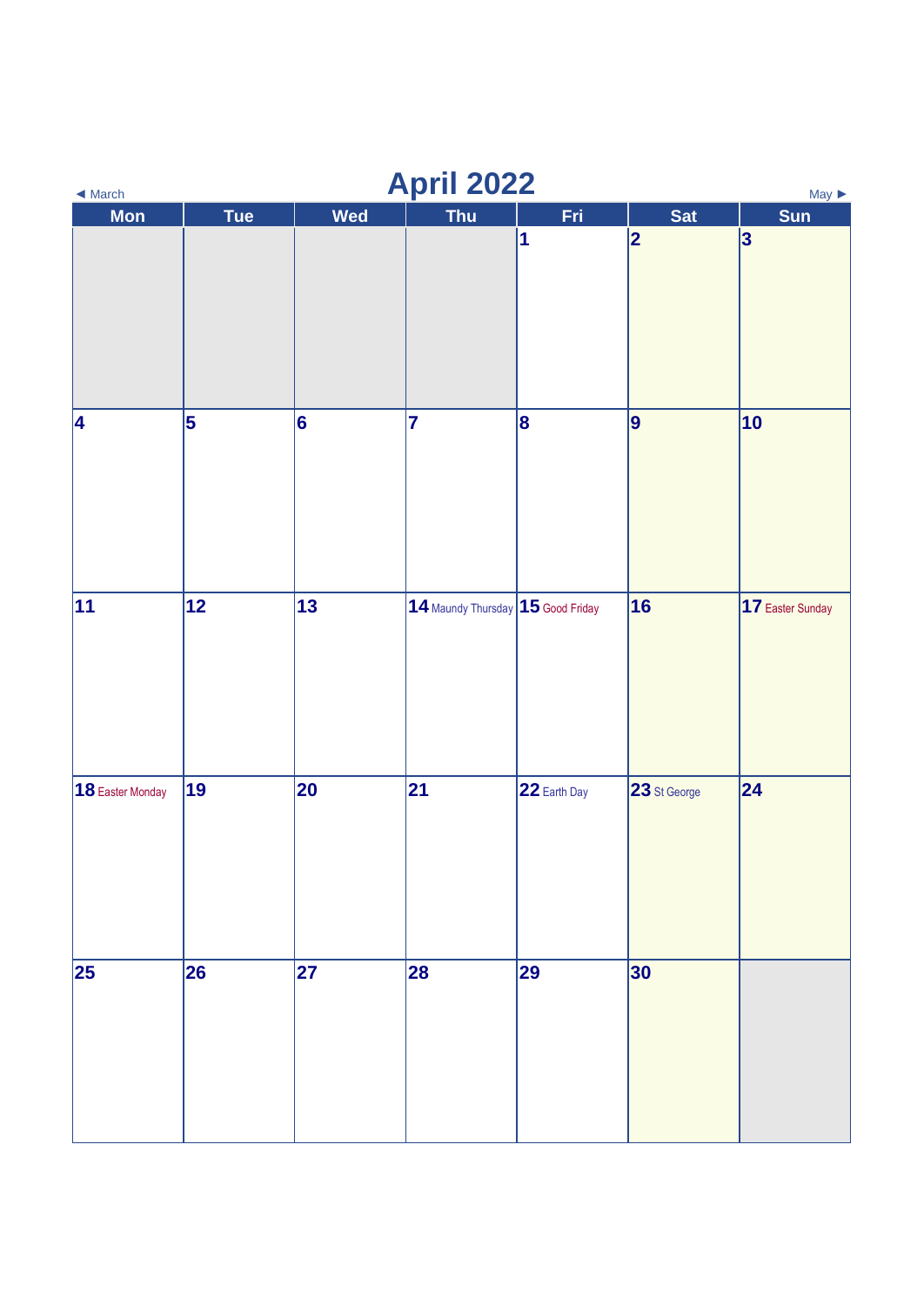| <b>May 2022</b><br>$\blacktriangleleft$ April<br>June $\blacktriangleright$ |            |                         |            |                 |            |                             |  |
|-----------------------------------------------------------------------------|------------|-------------------------|------------|-----------------|------------|-----------------------------|--|
| <b>Mon</b>                                                                  | Tue        | <b>Wed</b>              | <b>Thu</b> | Fri             | <b>Sat</b> | <b>Sun</b>                  |  |
|                                                                             |            |                         |            |                 |            | 1 La Bealtaine<br>(Ireland) |  |
| 2 Early May Bank<br>Holiday                                                 | 3          | $\overline{\mathbf{4}}$ | 5          | $\vert 6 \vert$ | 7          | 8 Victory Day               |  |
| 9 Europe Day                                                                | 10         | 11                      | 12         | 13              | 14         | 15                          |  |
| 16                                                                          | $\vert$ 17 | 18                      | 19         | 20              | 21         | 22                          |  |
| 23                                                                          | 24         | 25                      | 26         | 27              | 28         | 29                          |  |
| 30 Spring Bank<br>Holiday                                                   | 31         |                         |            |                 |            |                             |  |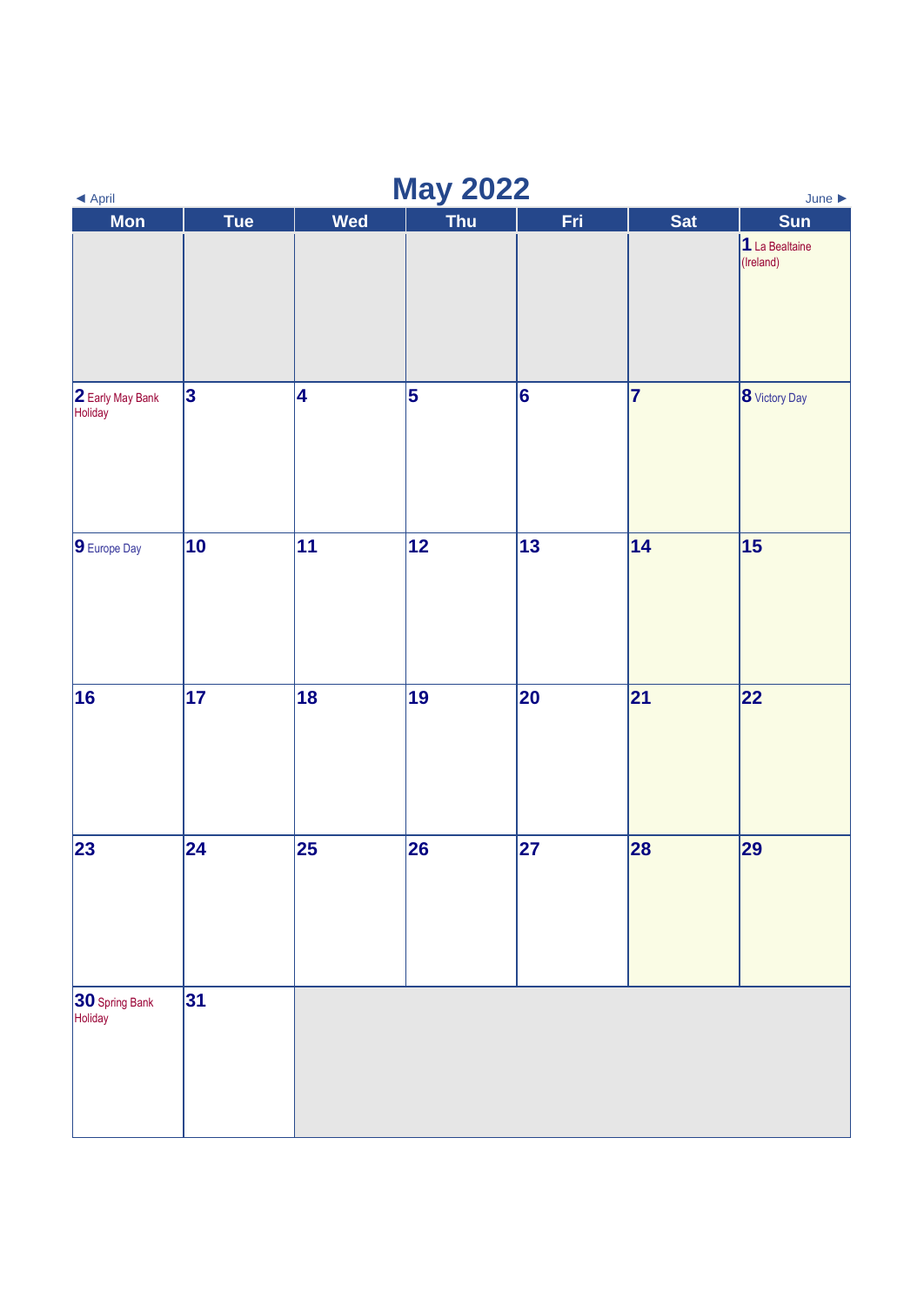| <b>June 2022</b><br>$July \rightarrow$<br>$\blacktriangleleft$ May |                         |                          |            |           |                    |                     |  |  |
|--------------------------------------------------------------------|-------------------------|--------------------------|------------|-----------|--------------------|---------------------|--|--|
| <b>Mon</b>                                                         | <b>Tue</b>              | <b>Wed</b>               | <b>Thu</b> | Fri       | <b>Sat</b>         | Sun                 |  |  |
|                                                                    |                         | 1 Beginning of<br>Summer | 2          | $\vert$ 3 | 4                  | 5                   |  |  |
| 6 D-Day Anniv.                                                     | $\overline{\mathbf{7}}$ | 8                        | 9          | 10        | 11 Queens Birthday | 12 Trinity Saturday |  |  |
| 13                                                                 | 14                      | 15                       | 16         | 17        | 18                 | 19 Father's Day     |  |  |
| 20                                                                 | 21 Summer Solstice 22   |                          | 23         | 24        | 25                 | 26                  |  |  |
| 27                                                                 | 28                      | 29                       | 30         |           |                    |                     |  |  |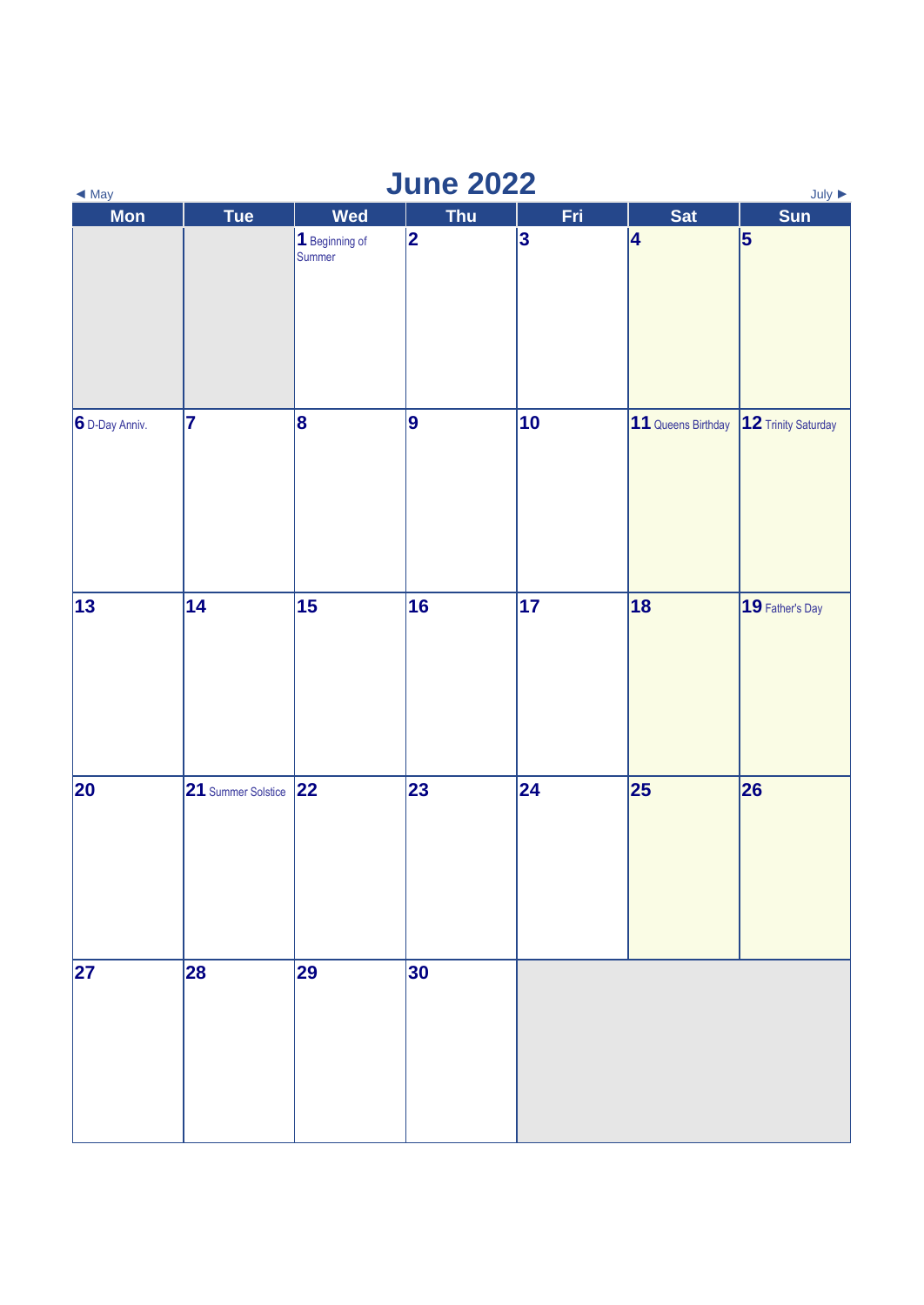| <b>July 2022</b><br>$\triangleleft$ June<br>August $\blacktriangleright$ |                                                         |     |     |     |            |                 |  |
|--------------------------------------------------------------------------|---------------------------------------------------------|-----|-----|-----|------------|-----------------|--|
| <b>Mon</b>                                                               | <b>Tue</b>                                              | Wed | Thu | Fri | <b>Sat</b> | Sun             |  |
|                                                                          |                                                         |     |     | 1   | 2          | $\vert 3 \vert$ |  |
| 4                                                                        | 5                                                       | 6   | 17  | 8   | 9          | 10              |  |
| 11                                                                       | 12 Battle of the<br>Boyne / Orangemen's<br>(N. Ireland) | 13  | 14  | 15  | 16         | 17              |  |
| 18                                                                       | 19                                                      | 20  | 21  | 22  | 23         | 24              |  |
| 25                                                                       | 26                                                      | 27  | 28  | 29  | 30         | 31              |  |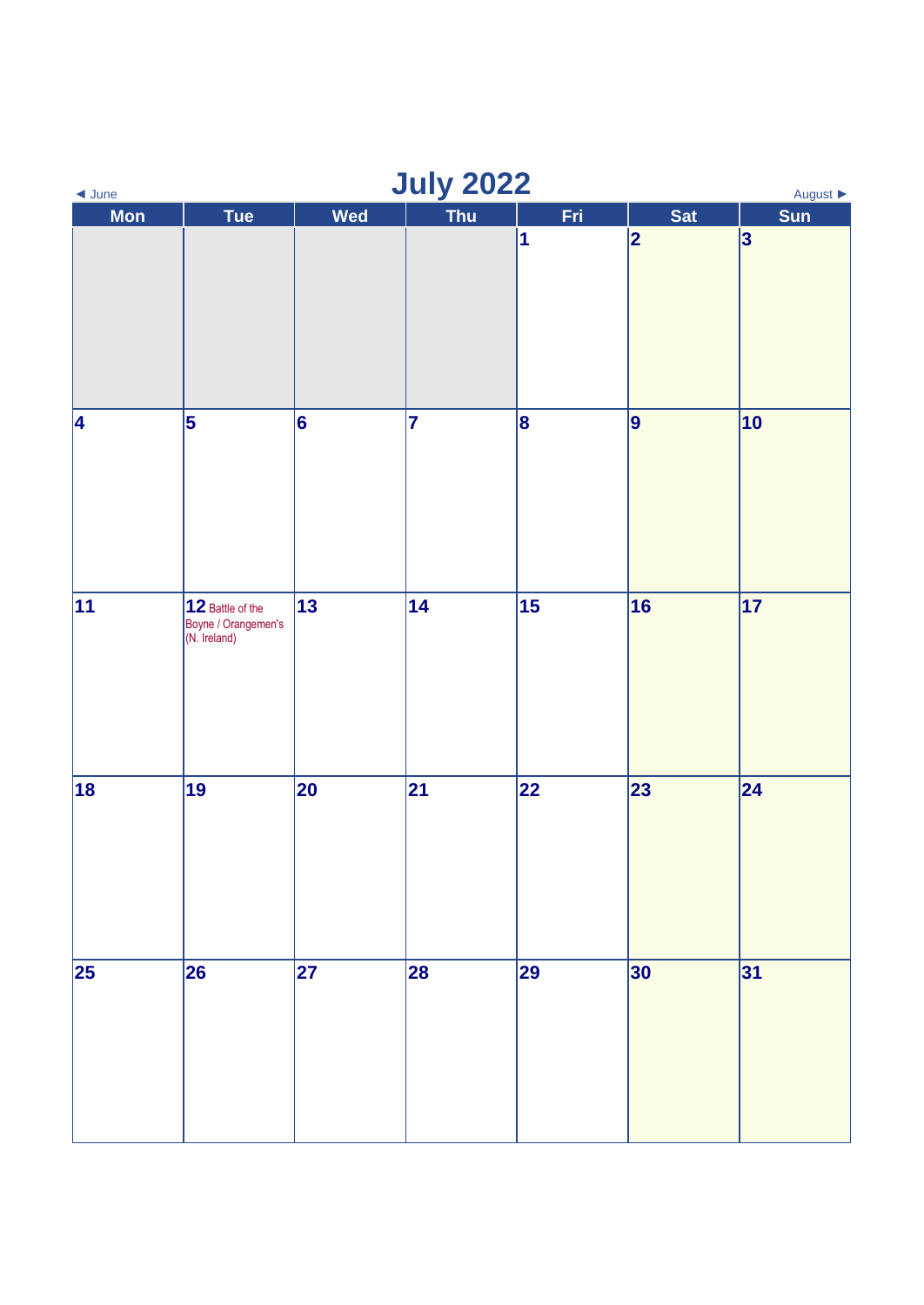| <b>August 2022</b><br>September $\blacktriangleright$<br>$\triangleleft$ July |             |            |            |     |                 |                |  |
|-------------------------------------------------------------------------------|-------------|------------|------------|-----|-----------------|----------------|--|
| <b>Mon</b>                                                                    | <b>Tue</b>  | <b>Wed</b> | <b>Thu</b> | Fri | Sat             | Sun            |  |
| 1 Summer Bank<br>Holiday (Scotland)                                           | $ 2\rangle$ | $\vert$ 3  | 4          | 5   | $\vert 6$       | $\overline{7}$ |  |
| $\vert \mathbf{8} \vert$                                                      | 9           | 10         | 11         | 12  | 13              | 14             |  |
| 15                                                                            | 16          | 17         | 18         | 19  | 20              | 21             |  |
| 22                                                                            | 23          | 24         | 25         | 26  | $\overline{27}$ | 28             |  |
| 29 Summer Bank<br>Holiday                                                     | 30          | 31         |            |     |                 |                |  |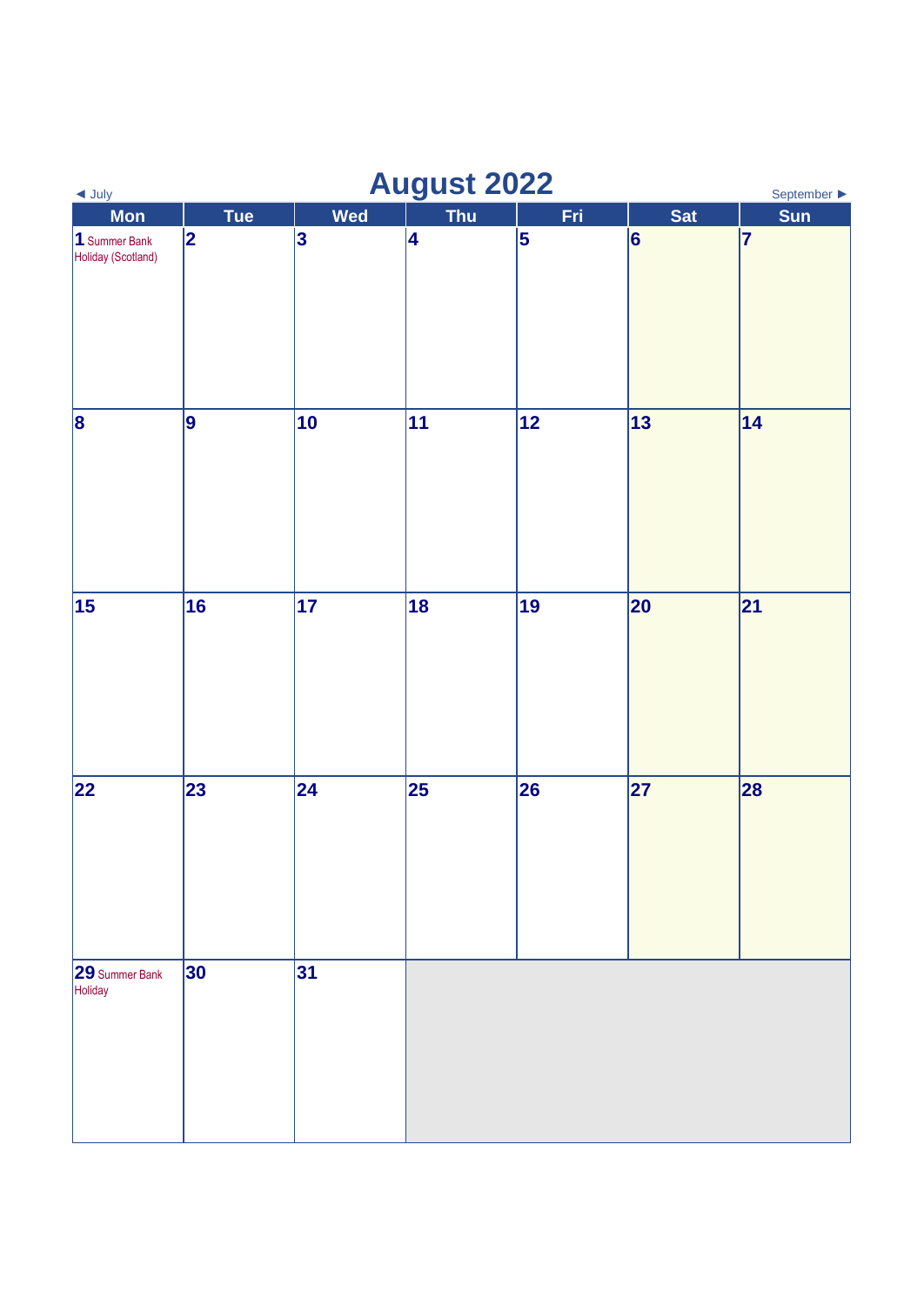| <b>September 2022</b><br>◀ August<br>October ▶ |            |     |                          |                   |                 |            |  |
|------------------------------------------------|------------|-----|--------------------------|-------------------|-----------------|------------|--|
| <b>Mon</b>                                     | <b>Tue</b> | Wed | <b>Thu</b>               | Fri               | <b>Sat</b>      | <b>Sun</b> |  |
|                                                |            |     | 1 Beginning of<br>Autumn | 2                 | $\vert 3 \vert$ | 4          |  |
| $\vert$ 5                                      | 6          | 7   | 8                        | 9                 | 10              | 11         |  |
| 12                                             | 13         | 14  | 15                       | 16                | 17              | 18         |  |
| 19                                             | 20         | 21  | 22                       | 23 Autumn Equinox | 24              | 25         |  |
| 26                                             | 27         | 28  | 29                       | 30                |                 |            |  |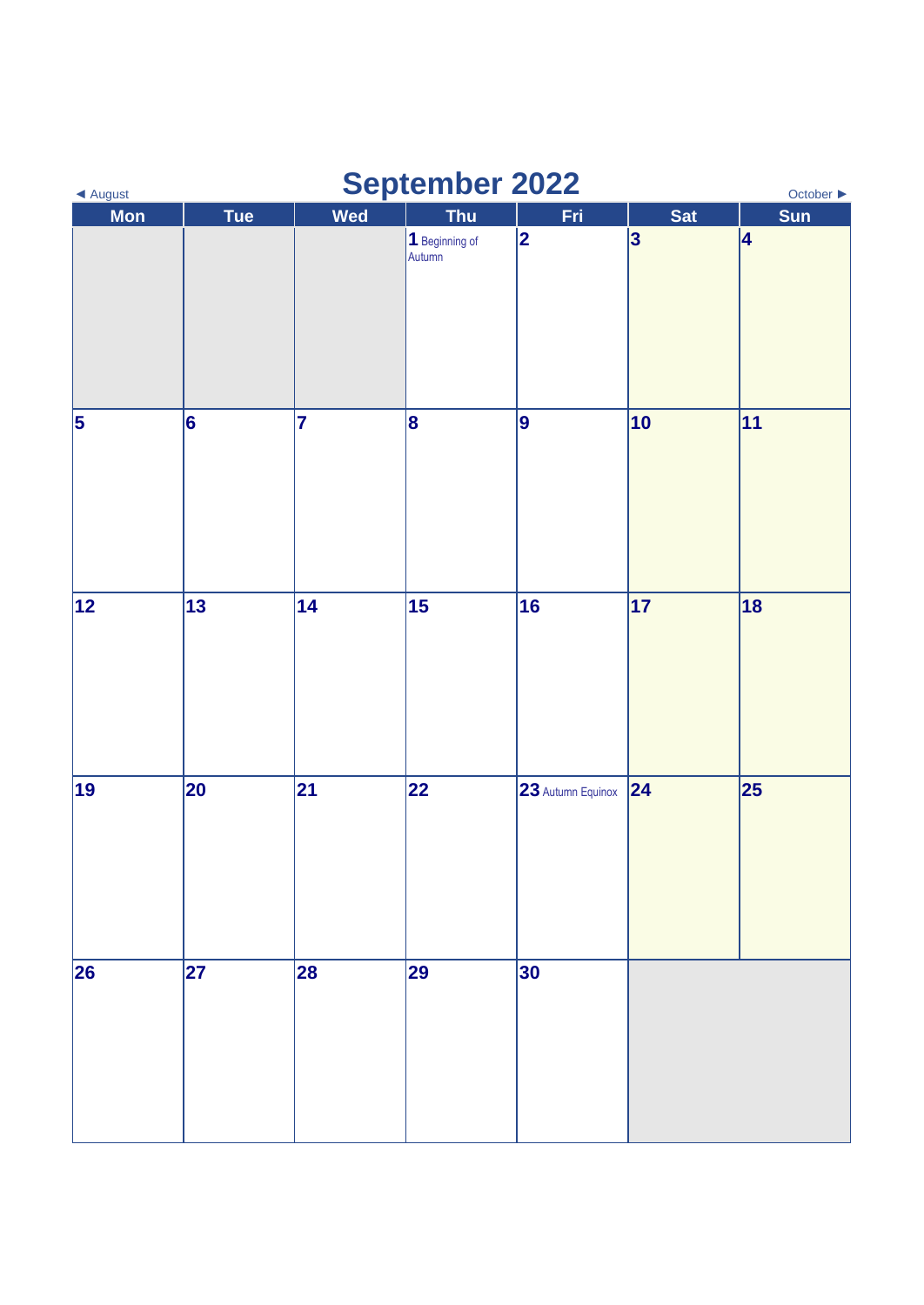| October 2022<br>◀ September<br>November $\blacktriangleright$ |            |                         |            |     |                 |                                                                                 |  |
|---------------------------------------------------------------|------------|-------------------------|------------|-----|-----------------|---------------------------------------------------------------------------------|--|
| <b>Mon</b>                                                    | <b>Tue</b> | Wed                     | <b>Thu</b> | Fri | <b>Sat</b><br>1 | <b>Sun</b><br>2                                                                 |  |
| $\vert$ 3                                                     | 4          | $\overline{\mathbf{5}}$ | 6          | 7   | 8               | 9                                                                               |  |
| 10                                                            | 11         | 12                      | 13         | 14  | 15              | 16                                                                              |  |
| 17                                                            | 18         | 19                      | 20         | 21  | 22              | 23                                                                              |  |
| 24 United Nations<br>Day                                      | 25         | 26                      | 27         | 28  | 29              | 30                                                                              |  |
| 31 Halloween                                                  |            |                         |            |     |                 | More Calendars from WinCalendar: Word Calendar, Excel Calendar, Online Calendar |  |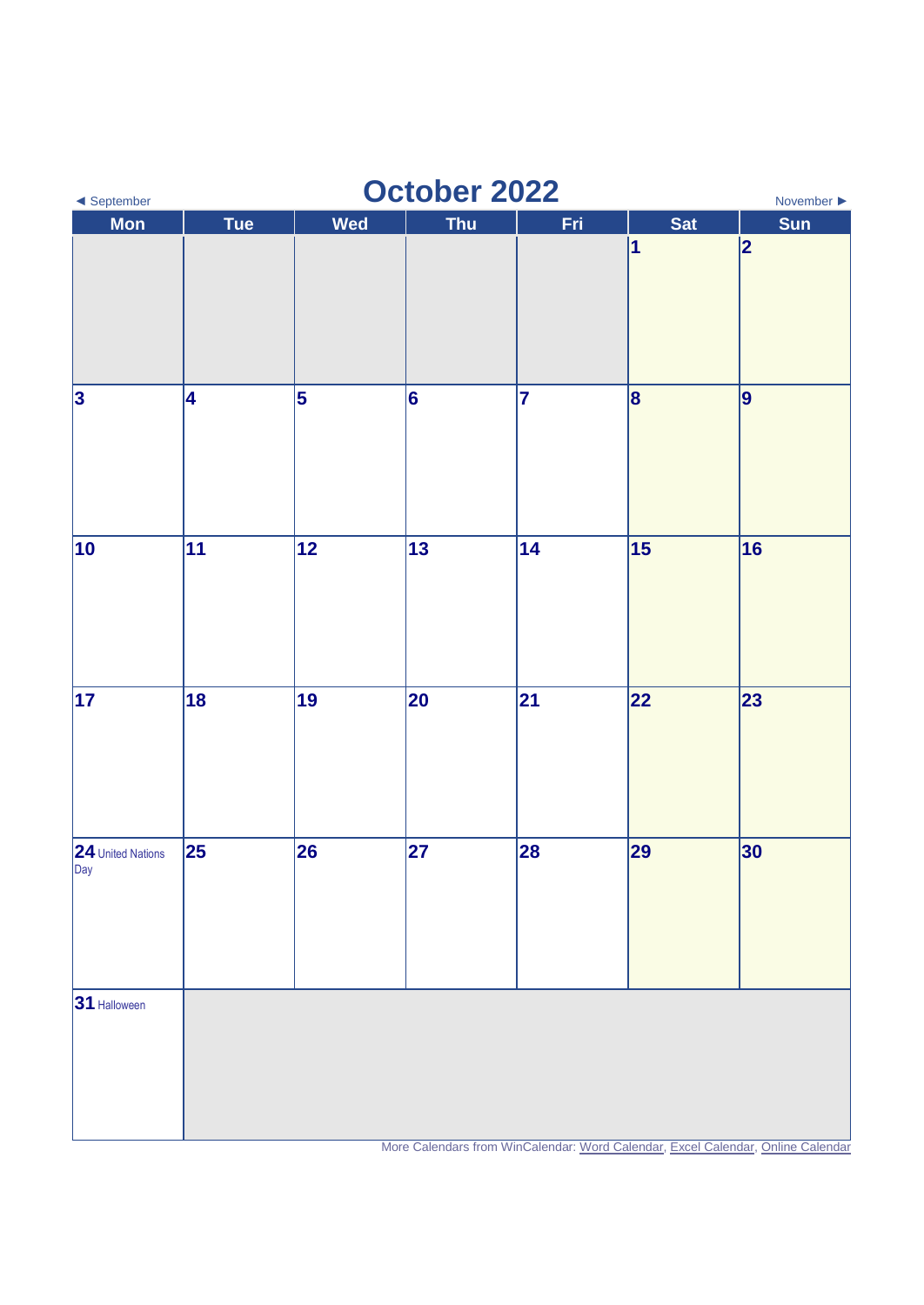| <b>November 2022</b><br>December $\blacktriangleright$<br>◀ October |                  |                                                   |            |                       |                 |                          |  |
|---------------------------------------------------------------------|------------------|---------------------------------------------------|------------|-----------------------|-----------------|--------------------------|--|
| <b>Mon</b>                                                          | <b>Tue</b>       | <b>Wed</b>                                        | <b>Thu</b> | Fri                   | <b>Sat</b>      | <b>Sun</b>               |  |
|                                                                     | 1 All Saints Day | 2 All Souls' Day                                  | $\vert$ 3  | 4                     | 5 Bonfire Night | 6                        |  |
| 7                                                                   | 8                | 9                                                 | 10         | 11 Remembrance<br>Day | 12              | 13 Remembrance<br>Sunday |  |
| 14                                                                  | 15               | 16                                                | 17         | 18                    | 19              | 20                       |  |
| 21                                                                  | 22               | 23                                                | 24         | 25                    | 26              | 27                       |  |
| 28                                                                  | 29               | <b>30</b> St Andrew (Bank<br>Holiday in Scotland) |            |                       |                 |                          |  |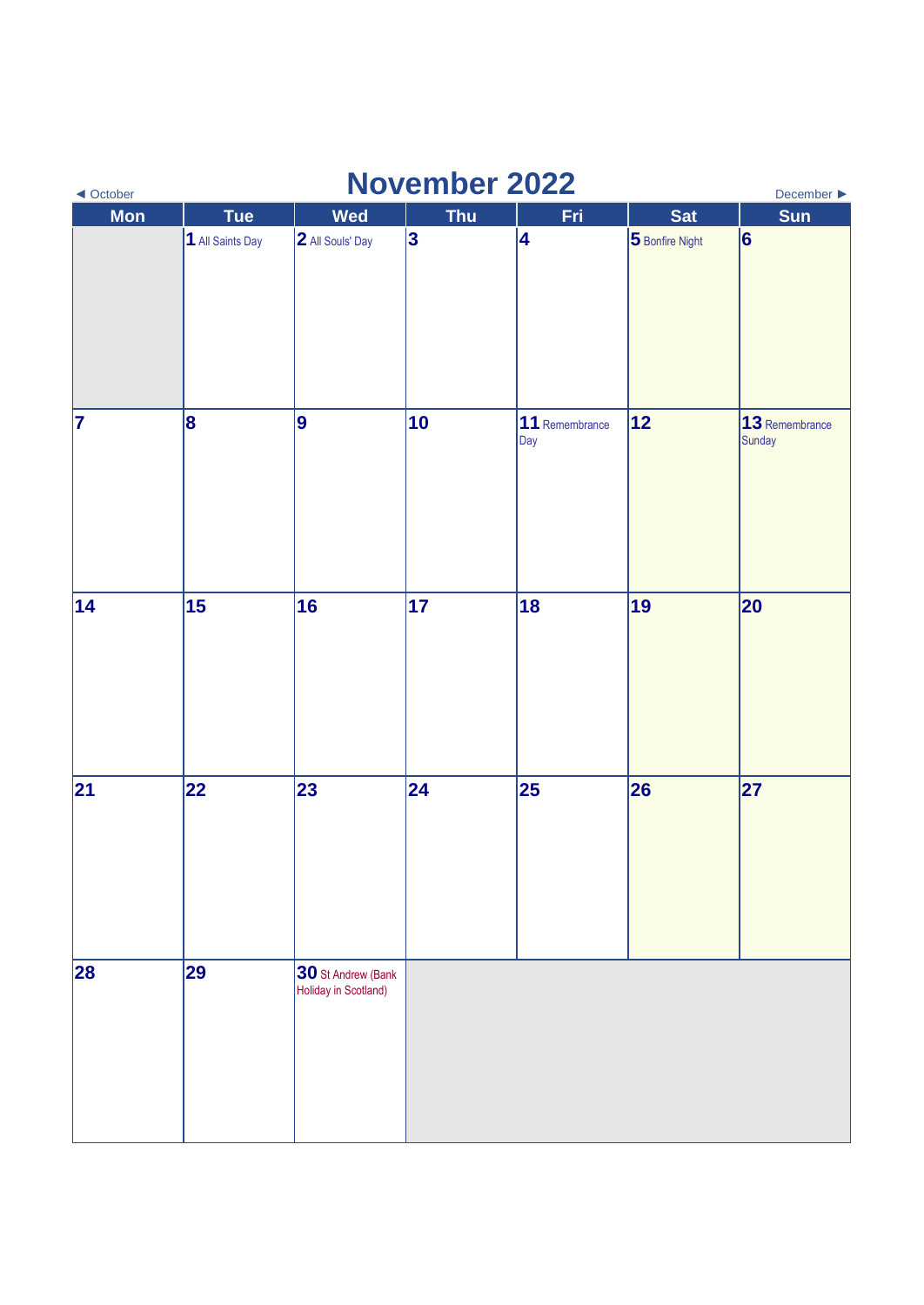| <b>December 2022</b><br>January $\blacktriangleright$<br>◀ November |            |                    |            |             |                   |              |  |
|---------------------------------------------------------------------|------------|--------------------|------------|-------------|-------------------|--------------|--|
| <b>Mon</b>                                                          | <b>Tue</b> | <b>Wed</b>         | <b>Thu</b> | Fri         | <b>Sat</b>        | <b>Sun</b>   |  |
|                                                                     |            |                    | 1          | $ 2\rangle$ | $\vert 3 \vert$   | 4            |  |
| $\vert$ 5                                                           | 6          | 7                  | 8          | 9           | 10                | 11           |  |
| 12                                                                  | 13         | 14                 | 15         | 16          | 17                | 18           |  |
| 19                                                                  | 20         | 21 Winter Solstice | 22         | 23          | 24                | 25 Christmas |  |
| <b>26</b> Boxing Day                                                | 27         | 28                 | 29         | 30          | 31 New Year's Eve |              |  |